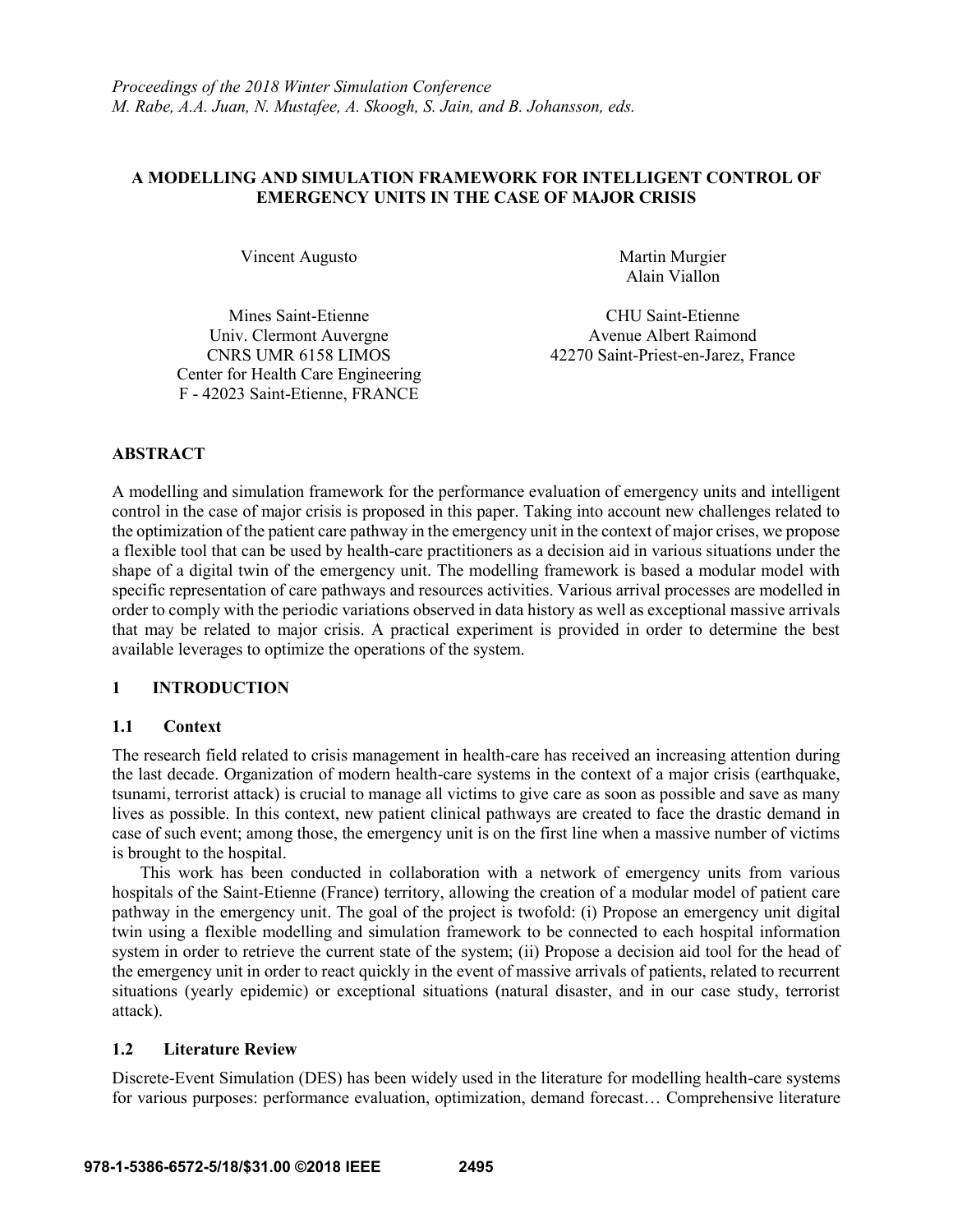reviews (Jun et al. 1999; Fone et al. 2003; Günal and Pidd 2010) are available to obtain a complete landscape of the scientific contributions using such tool. In particular, DES has numerous advantages to model and analyze emergency units which are considered as complex systems with many special features such as: preemption of tasks, variable arrival rate of entities in the system, variable shift scheduling of human resources. Also, such system contains highly stochastic yet easily observable processes (Centeno et al. 2001; Miller et al. 2003; Glaa et al. 2006). Although a lot of articles describe specific yet complex models to achieve realistic results (Takakuwa and Shiozaki 2004; Duguay and Chetouane 2007), some studies propose generic models supposed to be transferred to other hospitals (Sinreich and Marmor 2004). Simulation has also been used to propose control strategies for emergency services taking into account costs (Prodel et al. 2014) or patient satisfaction (Pehlivan et al. 2013).

## **1.3 Scientific Contribution**

The main contribution of this article consists in providing a flexible performance evaluation framework for emergency units connected to the information system of the hospital in order to automatically set up the model and simulate activities of the unit depending on predefined scenarios. Such approach allows hospital manager to: (i) monitor the activity of the emergency unit using a dynamic connection with the information system of the hospital; (ii) test the impact of long-term organizational decisions to improve the performance of the system depending on a certain set of settings; (iii) anticipate a major change in the unit activity and choose the best decision to optimize the operations of the unit during a crisis. The framework is flexible thanks to an underlying modular model that can be customized depending of the organization of the service under study.

This paper is organized as follows: the emergency unit modelling and simulation framework is described in Section 2 along with the contributions of the approach regarding the demand of health-care practitioners. Section 3 describes the underlying modular formal model of the emergency unit based on UML. The design of experiment and numerical results are presented in Section 4. Finally, conclusions and perspectives are given in Section 5.

# **2 EMERGENCY UNIT MODELLING AND SIMULATION FRAMEWORK**

## **2.1 Architecture of the Framework and Features**

In this paper we propose a new framework for the modelling and simulation of emergency units, as illustrated in Figure 1. The framework itself consists in a modular simulation model connected with a process analyzer tool, allowing the design of experiments based on requirements of the health-care practitioners. The simulation model is modular rather than generic, in order to be used in every hospital of the network. To do so, a formal model of the patient process and of the resources activities is proposed (Section 3). The modelling and simulation framework is fed with two types of data: (i) the hospital information system, which provides the initial state of the model through the number of patients in the three care pathways depending on the health state of the patient and of the nature of his/her injuries, and through the capacity of resources (doctors, nurses, care givers, boxes and some diagnosis facilities such as imaging device); (ii) the arrivals forecast which may be available at certain time depending on several factors:

- GP network alert: the French GPs Sentinelles network provides a continuous surveillance of health indicators in order to detect epidemics of influenza and gastroenteritis.
- Crisis alert: the emergency unit is alerted in advance (few hours) when a major crisis occurs, related to a natural disaster, a major car accident or a terrorist attack for example. In that case, it is possible for the health-care professionals to take actions before the massive arrival of patients (such as activating the white plan, a French disaster plan intended to provide more resources towards medical sanitary civil defense).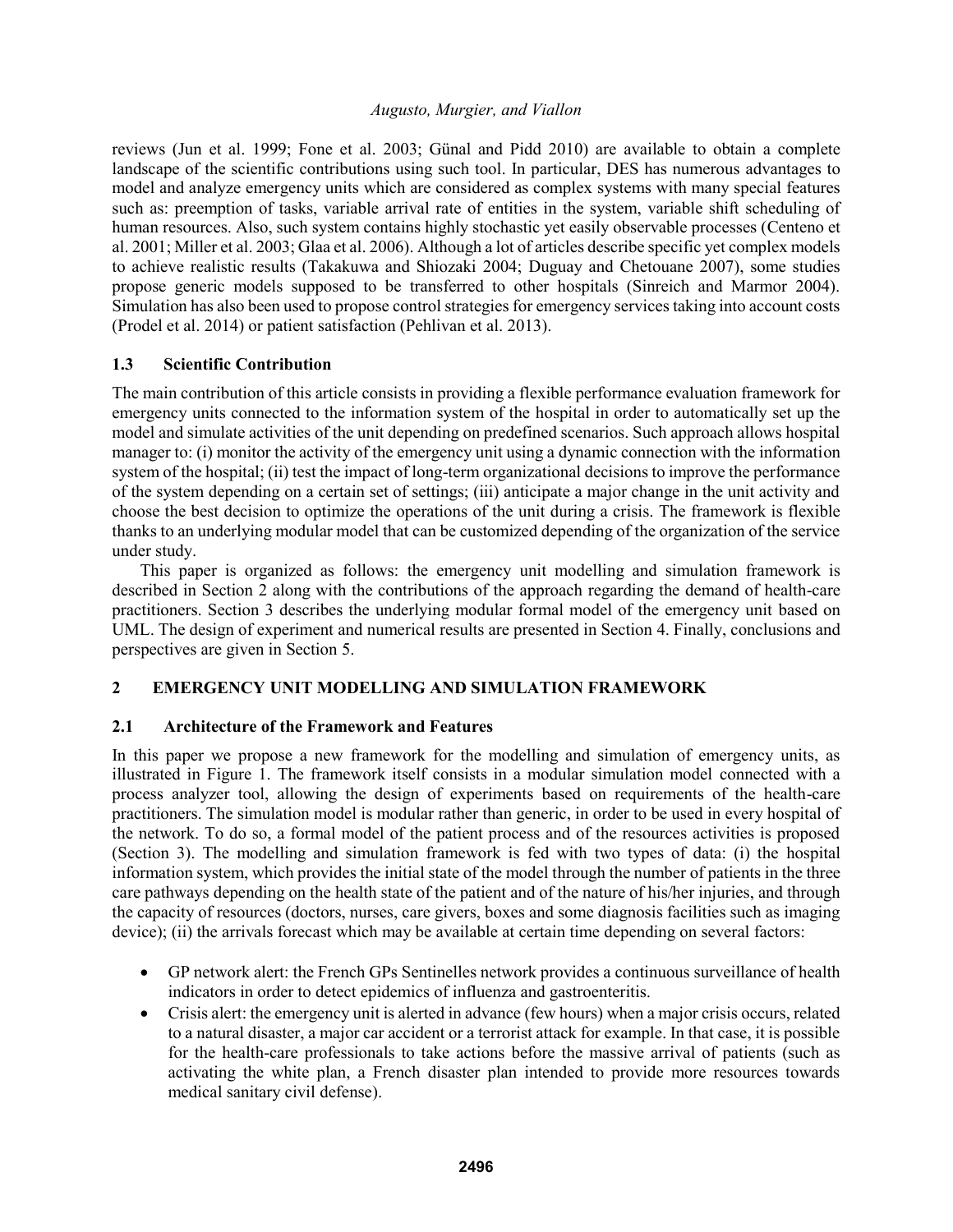- Transfer of patients from another hospital of the network: in the event of a massive arrival of patients in a specific hospital, the emergency network encourages collaboration between emergency units in order to balance the load of all units.
- Heavy load in other services of the hospital: if medical units of the hospital are full, it is impossible to transfer patients from the emergency unit. In that case, the patient must remain in the short stay unit of the service.



Figure 1: Architecture of the emergency unit modelling and simulation framework.

Once the simulation model is initialized, the framework is ready to be used. The following execution modes have been designed, following the recommendation of the health-care professionals:

- **Provide a "best scenario" and "worst scenario"** depending on patient arrival and initial setting in order to anticipate the length of stay of patients in the unit depending on the care pathway and the resource occupancy.
- **Provide a comprehensive design of experiment** featuring main decisions to take in order to reduce patient length of stay and service occupancy rate at the level of the hospital: we consider that the internal organization of the emergency unit is already optimized, all available actions to decrease patient length of stay are related to tasks requiring external expertise (surgeon notice) or resources/paraclinical examinations (hospital beds, MRI, biological examination).
- **Provide a decision board in the case of a crisis** in order to determine quickly the best actions to take in order to treat as many patients as possible. The simulation model can be set up in order to inject a higher number of patient in critical state. In that case, additional actions are available, such as reducing the conditioning of the patient after his/her arrival in the unit.

# **2.2 Contributions of the framework**

The framework has been conceived and tested in close collaboration with health-care professionals in order to be as close as the real system as possible. Also, the framework is intended to be used regularly by the head of the emergency unit. In this context, the following contributions constitutes true innovation in the use of DES for emergency unit analysis, modelling and simulation: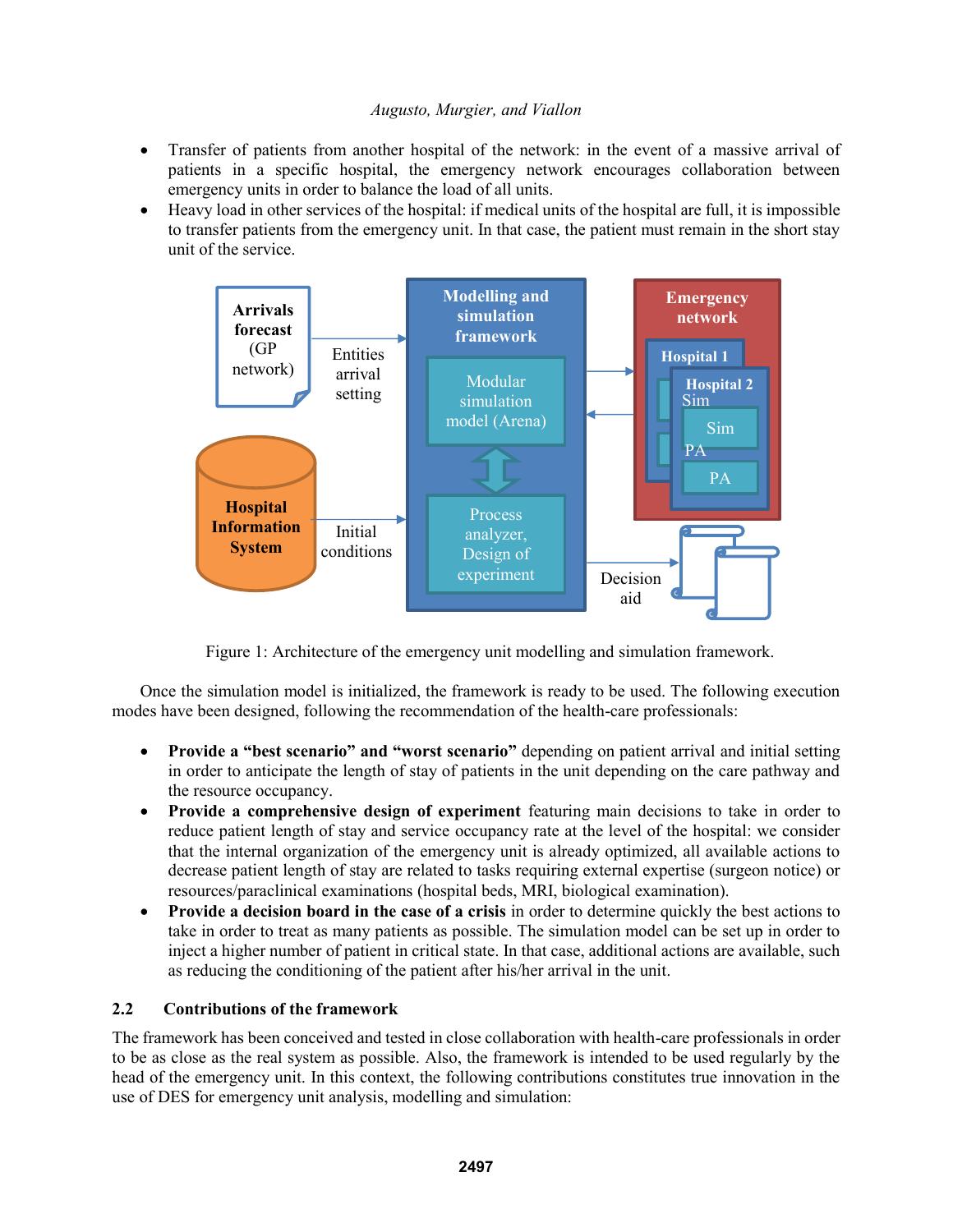- 1. **A modular formal modelling of patient care pathway and resources activities:** the model has been formally defined using UML and is organized around different views (related to entities and resources activities) and modules (related to the different care pathway of patients in the unit). The concept of a generic model has been abandoned as it required custom modifications depending on the system under study.
- 2. **A decision tool based on dynamic arrival process of entities to model patient admission:** since the framework has been developed in order to deal with (i) regular arrivals, (ii) exceptional but predictable arrivals and (iii) massive arrivals related to major crisis, the arrival process of the simulation model has been defined in order to follow a variable Poisson process close to the regular variations of patients arrival during a day and during a week, but also supplementary arrival processes have been integrated to model special behaviors. Practitioners and hospital managers can use the tool as decision aid: in the case of a major crisis, practitioners will be able to decide among various leverages the most efficient one for the present situation (e.g. extraordinary transfer of additional beds for a certain period).
- 3. **An automatic setup of the framework using a connection with the hospital information system:** the model is intended to be automatically setup in order to take into account the number of patients in the system, the occupancy of resources, and the history in order to predict future arrivals in the week.

# **2.3 Hypothesis**

The following assumptions are fixed by the hospital organization and are integrated in the model:

(H1) Three care pathways are modeled as personalized modules: (i) low priority patient (non-severe) with a care pathway including low technicity tasks (bandage, plaster), denoted **UF**; (ii) low priority patient fast care pathway, denoted **UFR**; (iii) high priority patients, requiring strong medical expertise and eventually additional expert notice and examinations; life-threatening emergencies are included in that care pathway, denoted **UG**.

(H2) For all external resources of the emergency unit, waiting times are modelled using an observations in the service: since such resources are shared among different medical units, it is not possible to model precisely the capacity and occupation of such resources. Data provided by the hospital information system is not reliable and should not be used as-is in the simulation model. All tests are replicated using two distributions: triangular (when durations are based on minimum, maximum, and most observed values) and exponential (when durations are based on an average and expected to be very long). The following resources requests have been modelled in this way: MRI (Magnetic Resonance Imaging), surgeon notice, biological tests analysis and interpretation, beds in medical services of the hospital (for the follow-up of patients). Such hypothesis is justified by the fact that in the case of major crisis, supplementary resources could be requested (such as additional beds, or external practitioners); in that case, we want to simulate the impact of having a reduced waiting time for external resources, and subsequently decide whether activating an emergency plan.

(H3) Arrivals are generated every four hours in the model using a variable Poisson distribution. Exact arrivals time are then randomly generated over the four-hour time slot using a uniform distribution. The duration of the time slot (four hours) have been chosen following the evolution trend of patients arrival in the emergency unit (morning: 8am-12pm, afternoon: 12pm-4pm, evening: 4pm-8pm, 8pm-12am, night: 12am- 4am, 4am-8am). According to health practitioner, such modelling approach is sufficient to simulate arrivals variability. A shorter interval could be implemented for very specific arrival patterns requiring additional hypothesis.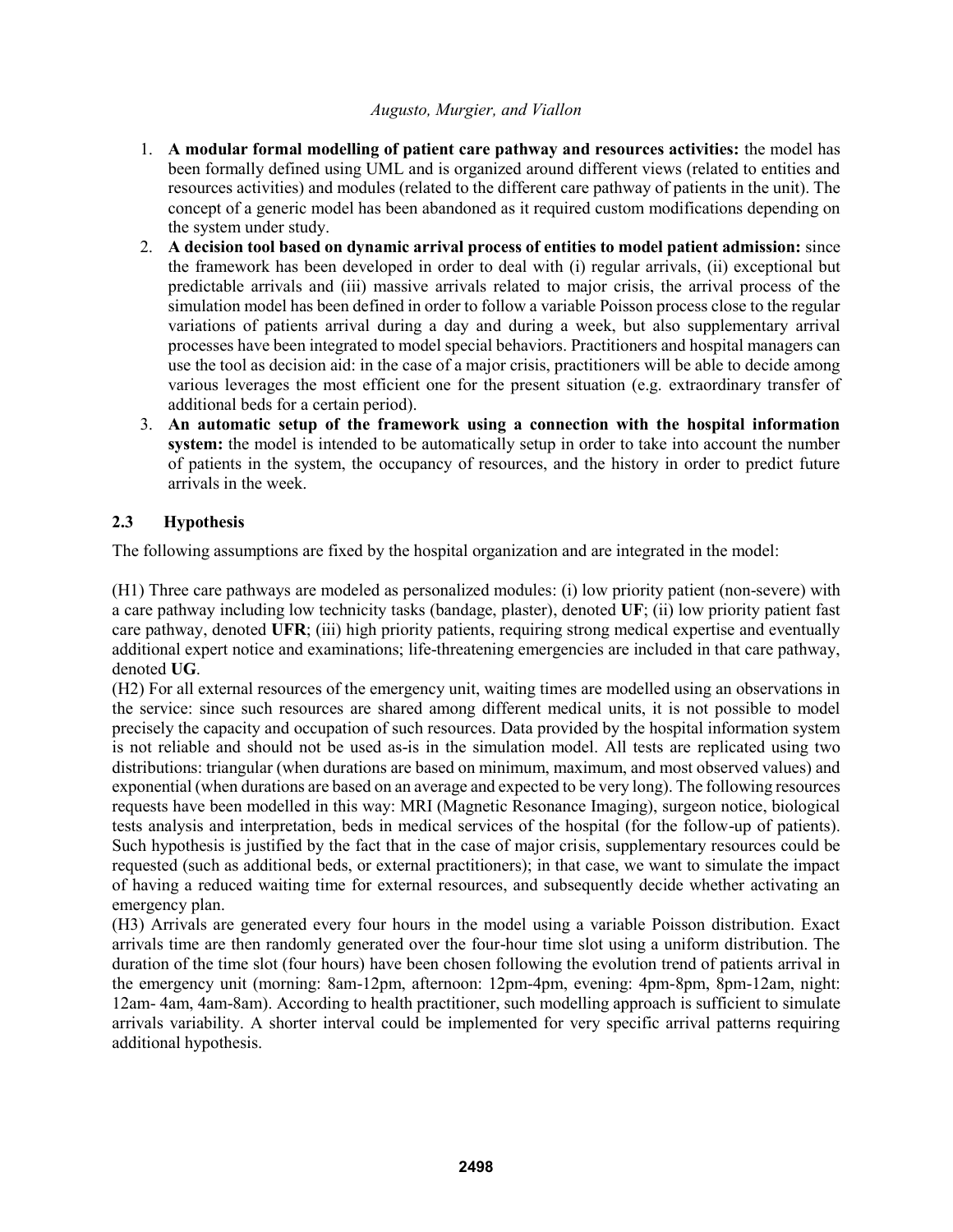## **3 MODULAR FORMAL MODELLING OF THE EMERGENCY UNIT**

### **3.1 Formal Modelling using UML**

In order to provide a clean and modular representation of the various activities of the emergency department, we use the modelling framework MedPRO based on UML state charts described in (Augusto and Xie 2014): this approach is based on a meta-model with three different views: process view (care pathways of patients), resource view (activities of relevant resources), and organization view (dependencies and organization of resources). The resulting meta-model can be instantiated for a specific health care system and be converted into executable model for simulation. In this study, we focus on process view (three care pathways of patients in the emergency department) and on resource view (activities of doctor, intern, nurse and care giver). This method has been efficiently used for other services such as the pharmacy department logistics (Augusto and Xie 2007).

The Process view is presented in Figure 2, whereas the Resource view related to a Doctor and a Nurse are presented in Figure 3 and Figure 4. Due to space limitations, we will not present the diagrams related to the Intern (highly similar to the model of the doctor) and to the Care giver (responsible for numerous unique tasks dependent on the nurse activities). All diagrams are state charts: entry points are modelled using a filled circle whereas exit points are modelled using empty circles. States model activities performed on/by the patient/the resource. Blue states means that the task in present in both process and resource view. Orange states means that the task is synchronized among different resources.



Figure 2: Process view – Patient care pathway.

The patient care pathway is described in Figure 2. The patient may arrive in the emergency unit either by foot or by ambulance. We distinguish arrivals of patients in critical state (life-threatening emergency). The regular pathway is modelled in the following way: after a triage performed by a dedicated nurse (triage nurse), the patient is transported to a box by a stretcher-bearer and is conditioned by a nurse. Eventually, a first visit is performed by a junior doctor (external student). The main visit is then performed by a doctor or an intern, depending on the required experience. The patient is given care by a nurse or a doctor (when high level technical care is required). Additional paraclinical examinations are requested such as Imaging (CT scan or MRI) and eventually a surgeon notice. Based on the paraclinical examinations, a second visit is performed by a doctor or an intern, and finally the patient is prepared by a nurse for departure to a medical unit of the hospital, the short stay unit of the emergency department, or return to home. Fugues may also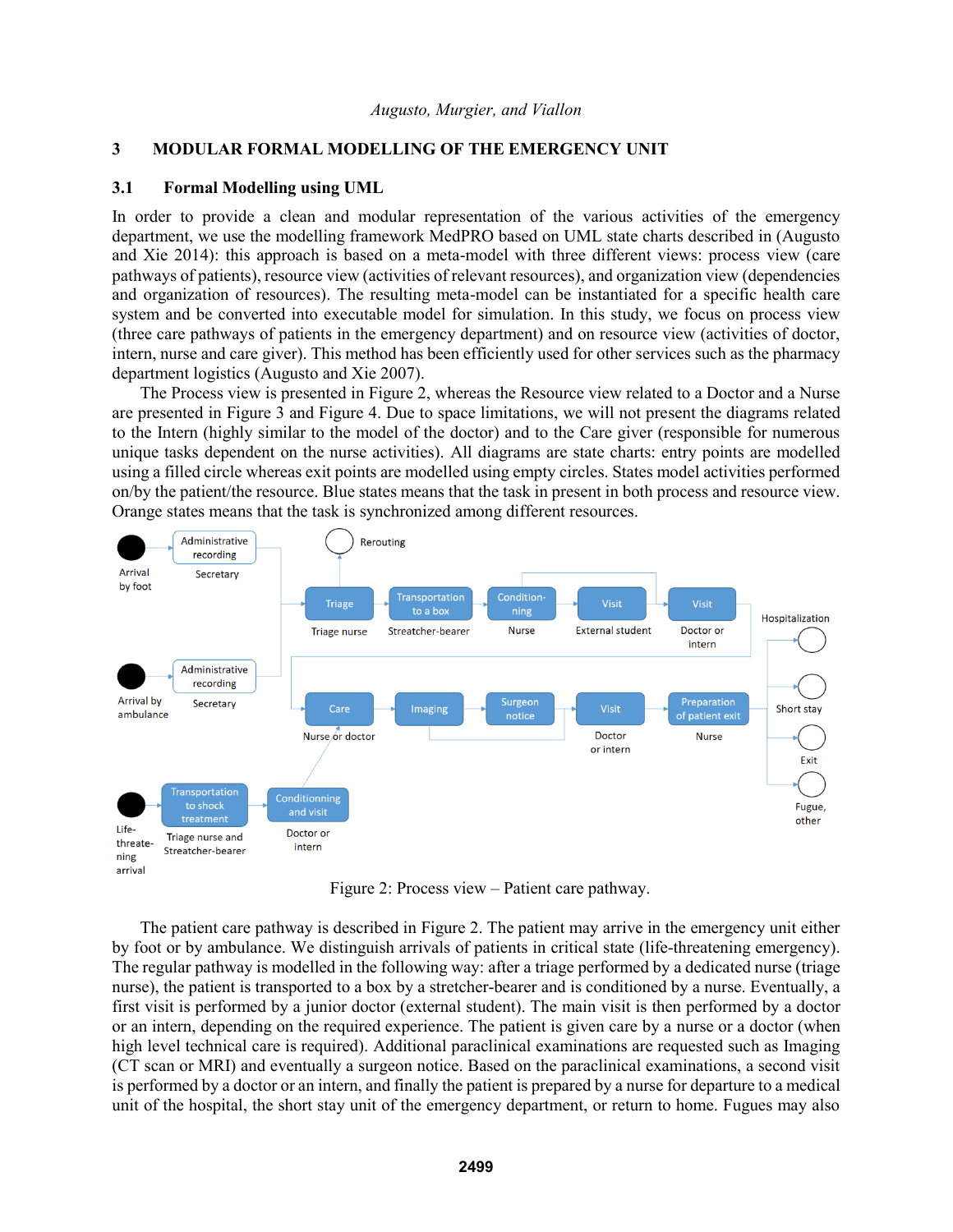happen. For patient in critical state, the patient is directly transferred to a dedicated box for shock treatment, and the conditioning is performed as soon as possible by a doctor.

Activities of a doctor are presented in Figure 3. In the MedPRO approach, activities of resources are grouped together using the concept of "missions". In the case of the doctor, we enumerate five missions: (1) Read the medical record of waiting patient at the beginning of the doctor shift. (2) When a new patient arrives, a visit is performed and tasks are given to other workers such as nurses. In case of complex care, the doctor is solicited, otherwise he/she realizes a synthesis of the clinical examination performed during the visit. (3) When requested paraclinical examinations are available, the doctor performs a synthesis and a second visit, before giving recommendations for patient routing (including paper work, phone calls…). (4) When a new patient arrives (life-threatening emergency), the doctor performs the visit at the same time as the conditioning and reads the medical record of the patient afterwards. The following tasks are identical as in mission (2). (5) The doctor takes a break after a certain period of work.



Figure 3: Resource view – Doctor.

Activities of a nurse of the emergency unit are presented in Figure 4. Missions are: (1) Regular visit of all patients (based on a predefined schedule). (2) When a patient arrives, the nurse is responsible for his/her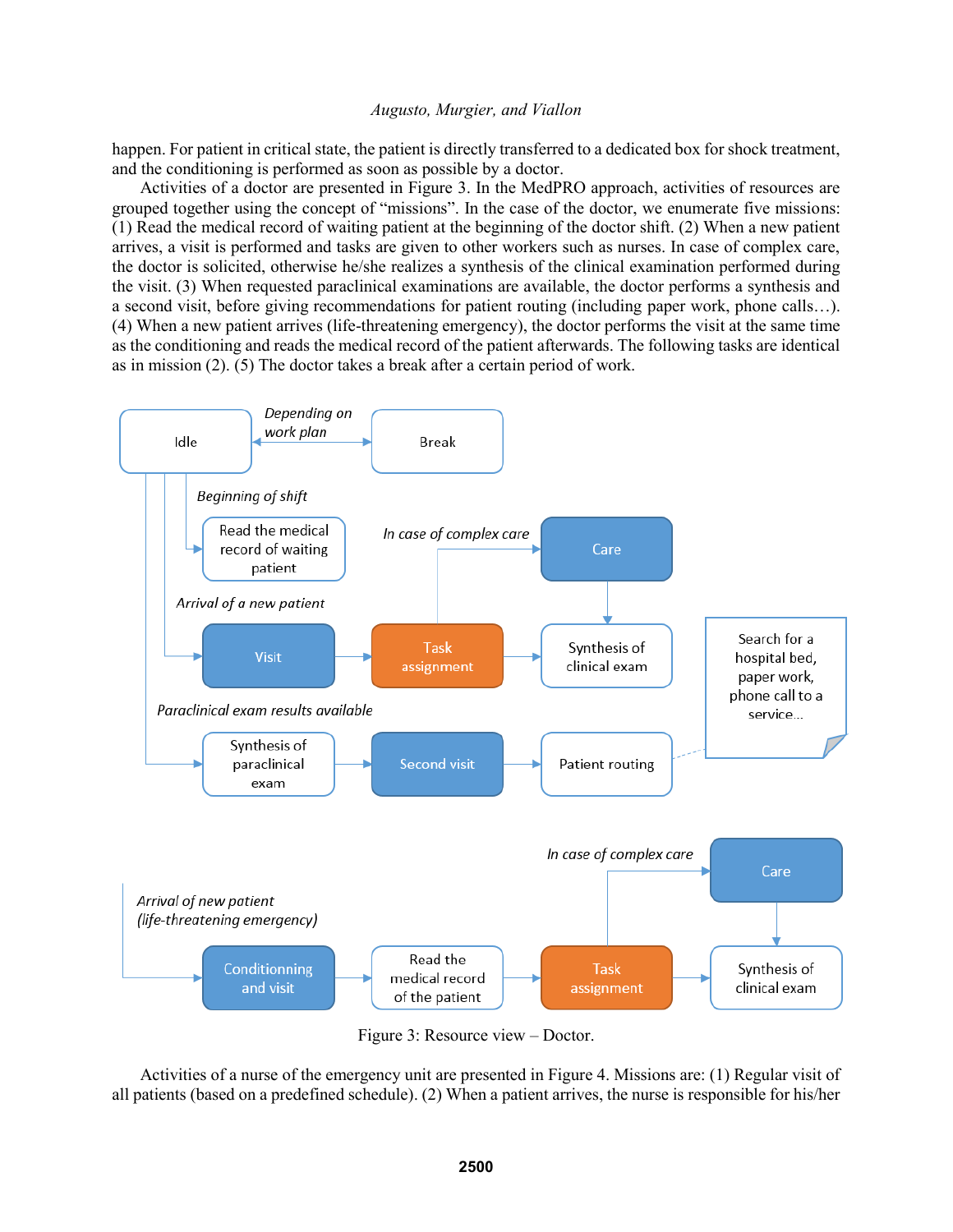conditioning. Then the nurse is given instructions by the doctor, prepares the treatment and gives care to the patient. (3) When a patient is about to leave, some paper work is required. (4) When the second visit of a patient is finished, the nurse prepares the patient for a transfer out of the emergency unit.



Figure 4: Resource view – Nurse.

# **3.2 Data Collection**

Data collection was performed using the hospital information system for the following values: patient arrivals, total length of stay, type of patient (low criticity (fast and normal track), medium criticity and lifethreatening emergency), number of requested paraclinical examinations per patient. On the other hand, processing times were collected by interviewing doctors, nurses, care givers and interns since the related data in the hospital information system were not reliable enough. For each activity and for each type of patient, we collected a minimum duration, a maximum duration and a most observed duration in order to use triangular distributions. For waiting time of paraclinical examinations, minimum, maximum, most observed and average values were collected to use both triangular and exponential distributions. We did not estimate theoretical distributions since we could not get enough data to ensure statistical validity.

# **4 NUMERICAL RESULTS**

# **4.1 Model Validation**

The model has been validated by the head of the emergency unit and the appropriate modules have been selected to mimic the behavior of the real system. The model has been implemented using ROCKWELL Arena® 14.5. To validate the model, a validation scenario has been established using as input a real dataset of patient stays in the emergency unit over a year. A setting corresponding to the real system has also been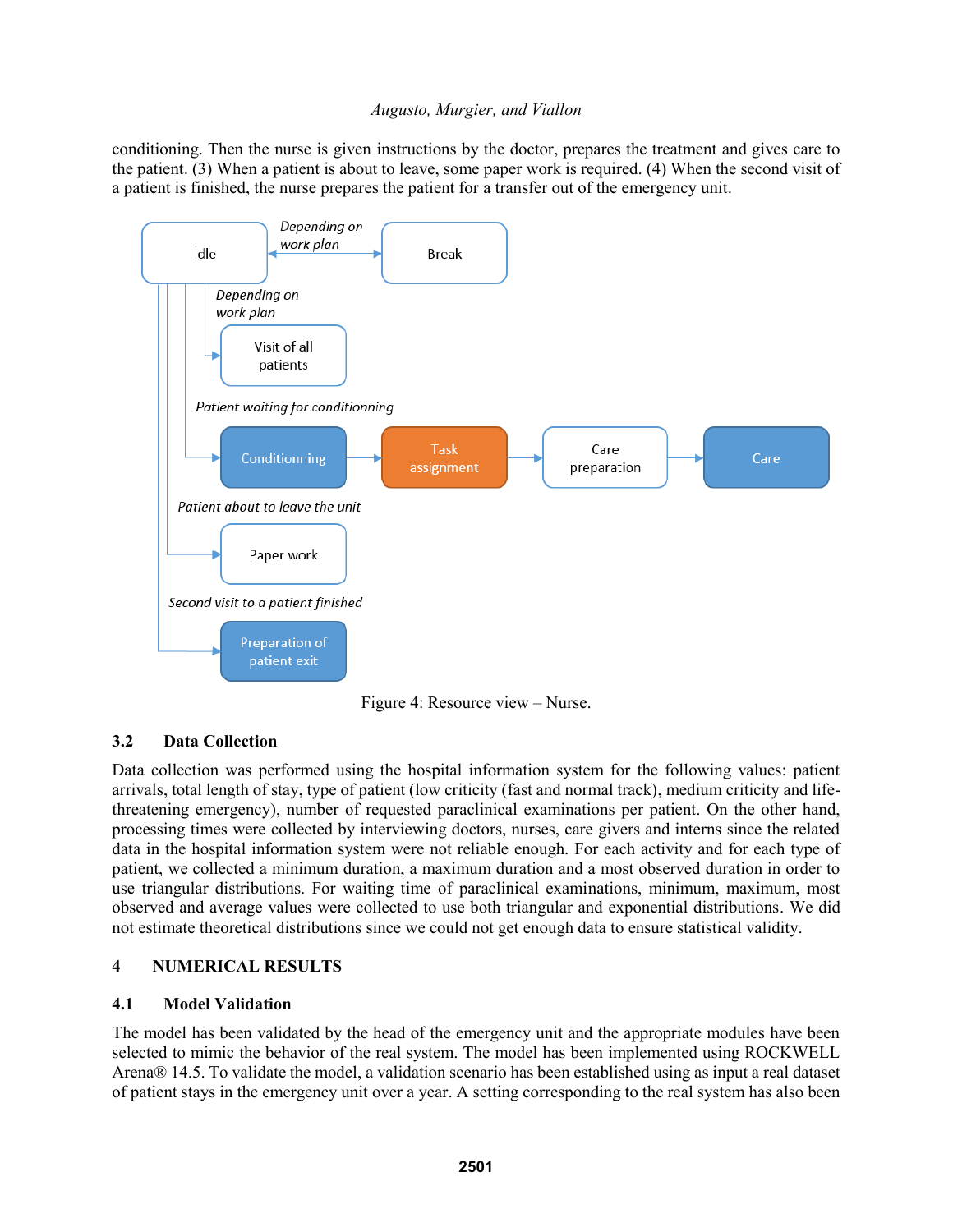calibrated. The following key performance indicators have been selected to validate the simulation model: (i) the average length of stay of patients in the various care pathways (UFR, UF, UG) (ii) the distribution of length of stay, and (iii) the number of patients in the service each four hours.

## **4.2 Design of Experiment and Simulation Settings**

A design of experiment has been established with several objectives, as described in Section 2.1 (execution modes) and presented in Table 1:

- 1. Compare three base scenarios: best case, worst case, and validation scenario.
- 2. For a regular behavior of the system, determine the best decisions to optimize the operations of the emergency unit.
- 3. For an exceptional conditions (massive arrival of patients in the emergency unit following a crisis), determine the best decisions to minimize patient length of stay and avoid massive crowding of the system.

| Scenario    | Replication count | Replication length | Waiting time before<br>hospitalization* | Waiting time before hospital-<br>lization for vital patients* | Waiting time for surgeon notice* | Waiting time for imaging results* | Waiting time for imaging results<br>for vital patients* | Inclusion of psychiatric patients | Inclusion of additional patients | Arrivals (1:real,0:Poisson) | Conditioning duration for vital | patient (min,mod,max) |    | % of vital patients | Additional arrivals of patients | Inter-arrival of additional patients |
|-------------|-------------------|--------------------|-----------------------------------------|---------------------------------------------------------------|----------------------------------|-----------------------------------|---------------------------------------------------------|-----------------------------------|----------------------------------|-----------------------------|---------------------------------|-----------------------|----|---------------------|---------------------------------|--------------------------------------|
| A-1 Ideal   | 10                | 8640               | 120                                     | 25                                                            | 15                               | 30                                | 15                                                      | N <sub>O</sub>                    | N <sub>O</sub>                   | 0                           | 24                              | 30                    | 36 | 1.73                | 0                               | 30                                   |
| A-2 Real    | 10                | 8640               | 240                                     | 45                                                            | 60                               | 90                                | 30                                                      | YES                               | YES                              | 0                           | 24                              | 30                    | 36 | 1.73                | 0                               | 30                                   |
| A-3 Valid   | 10                | 8640               | 240                                     | 45                                                            | 60                               | 90                                | 30                                                      | YES                               | YES                              | 1                           | 24                              | 30                    | 36 | 1.73                | 0                               | 30                                   |
| $B-1(D-1)$  | 10                | 8640               | 180                                     | 45                                                            | 60                               | 90                                | 30                                                      | YES                               | YES                              | 0                           | 24                              | 30                    | 36 | 1.73                | 0                               | 30                                   |
| $B-2(D-2)$  | 10                | 8640               | 240                                     | 25                                                            | 60                               | 90                                | 30                                                      | YES                               | YES                              | 0                           | 24                              | 30                    | 36 | 1.73                | 0                               | 30                                   |
| B-3 (D-3)   | 10                | 8640               | 240                                     | 45                                                            | 60                               | 30                                | 30                                                      | YES                               | YES                              | 0                           | 24                              | 30                    | 36 | 1.73                | 0                               | 30                                   |
| B-4 (D-4)   | 10                | 8640               | 240                                     | 45                                                            | 60                               | 90                                | 15                                                      | YES                               | YES                              | 0                           | 24                              | 30                    | 36 | 1.73                | 0                               | 30                                   |
| B-5 (D-5)   | 10                | 8640               | 240                                     | 45                                                            | 15                               | 90                                | 30                                                      | YES                               | YES                              | 0                           | 24                              | 30                    | 36 | 1.73                | 0                               | 30                                   |
| B-6 (D-6)   | 10                | 8640               | 240                                     | 45                                                            | 60                               | 90                                | 30                                                      | N <sub>O</sub>                    | YES                              | 0                           | 24                              | 30                    | 36 | 1.73                | 0                               | 30                                   |
| B-7 (D-7)   | 10                | 8640               | 240                                     | 45                                                            | 60                               | 90                                | 30                                                      | YES                               | N <sub>O</sub>                   | 0                           | 24                              | 30                    | 36 | 1.73                | 0                               | 30                                   |
| B-8 (D-8)   | 10                | 8640               | 180                                     | 25                                                            | 60                               | 90                                | 30                                                      | YES                               | YES                              | 0                           | 24                              | 30                    | 36 | 1.73                | 0                               | 30                                   |
| B-9 (D-9)   | 10                | 8640               | 240                                     | 45                                                            | 15                               | 30                                | 15                                                      | YES                               | YES                              | 0                           | 24                              | 30                    | 36 | 1.73                | 0                               | 30                                   |
| $C-1$ (E-1) | 200               | 816                | 180                                     | 25                                                            | 15                               | 30                                | 15                                                      | NO                                | NO                               | 0                           | 24                              | 30                    | 36 | 17.30               | 1                               | 60                                   |
| $C-2$ (E-2) | 200               | 816                | 240                                     | 45                                                            | 60                               | 90                                | 30                                                      | YES                               | YES                              | 0                           | 24                              | 30                    | 36 | 17.30               | $\mathbf{1}$                    | 60                                   |
| $C-3(E-3)$  | 200               | 816                | 120                                     | 25                                                            | 60                               | 90                                | 30                                                      | YES                               | YES                              | 0                           | 24                              | 30                    | 36 | 17.30               | 1                               | 60                                   |
| $C-4(E-4)$  | 200               | 816                | 240                                     | 45                                                            | 60                               | 90                                | 30                                                      | YES                               | <b>YES</b>                       | 0                           | 8                               | 10                    | 12 | 17.30               | $\mathbf{1}$                    | 60                                   |
| $C-5$ (E-5) | 200               | 816                | 120                                     | 25                                                            | 60                               | 90                                | 30                                                      | YES                               | YES                              | 0                           | 8                               | 10                    | 12 | 17.30               | 1                               | 60                                   |
| $C-6$ (E-6) | 200               | 816                | 120                                     | 25                                                            | 60                               | 30                                | 15                                                      | YES                               | YES                              | 0                           | 8                               | 10                    | 12 | 17.30               | $\mathbf{1}$                    | 60                                   |

Table 1: Design of experiment (A,B,C: exponential waiting time; D,E: triangular waiting time \*).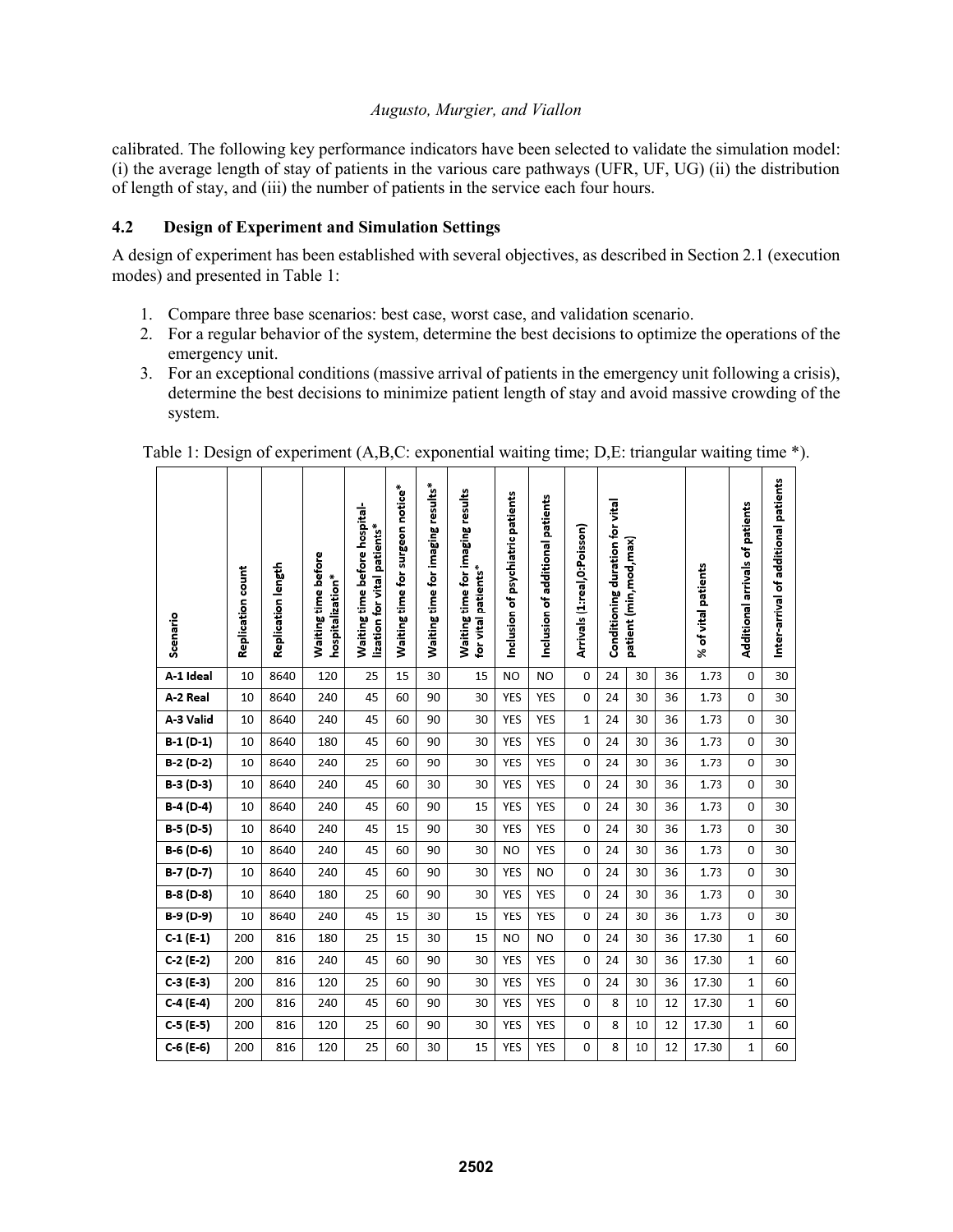The settings of the design of experiment are summarized in Table 1. Apart from the number of replications and the replication length, the following parameters are varied in the design of experiments: paraclinical exam waiting time (parameters 3, 4, 5, 6, 7); arrival of supplementary patients (parameters 8, 9); arrival distribution (parameter 10); conditioning duration for vital patients (parameter 11); ratio of lifethreatening emergencies (parameter 12); finally, for crisis scenarios, we also introduce potential additional arrival of patients with specific inter-arrival time for exponential distribution (parameters 13 and 14). Three groups of scenarios are defined : A for base scenario comparison, B for optimization of the system, C for decision aid in the event of a crisis. All scenarios are replicated twice to test the impact of triangular distributions instead of exponential for waiting times. Actions corresponding to the scenarios are related to the impact of: (B-1) Reducing waiting time for a bed; (B-2) Reducing the waiting time for a bed for vital patients; (B-3) Reducing waiting time for imaging exam; (B-4) Reducing waiting time for imaging for vital patients; (B-5) Reducing waiting time for surgeon notice; (B-6) No psychiatric patients in the unit; (B-7) No daily additional patients; (B-8) Reduction of total waiting time for a bed; (B-9) Combination of (B-3) and (B-5). In the case of a crisis management we simulate a massive arrival of vital patients during four days in the unit: (C-1) Ideal system, no action taken; (C-2) Real system, no action taken; (C-3) Reducing waiting time for a bed; (C-4) Reducing patient conditioning duration; (C-5) Combination of (C-3) and (C-4); (C-6) Combination of (C-5) and reducing waiting time for imaging. Such actions are related to the activation of emergency plans that can be triggered by health practitioners.

For scenario groups A and B, replication length is equal to one year and the number of replications is equal to 10. For scenario group C (related to crisis management), the replication length is equal to 34 days whereas the number of replications is equal to 200. For all scenarios the warm-up period is equal to 30 days. All results are presented along with error bars corresponding to a 95% confidence interval. Note that the number of replications is high for scenarios C because the crisis length is short (4 days in our tests).

## **4.3 Key Performance Indicators**

The following key performance indicators have been selected to evaluate the performance of the model:

- 1. Length of stay for every care pathway in the emergency unit (including waiting time for a hospital bed).
- 2. Duration of care activities for each care pathway.
- 3. Average number of patients present in the emergency unit at any time.
- 4. Human resources occupancy rate.

Scenarios are evaluated based on these performance indicators in the next Section. For validation of the model, length of stay and unit occupancy are preferred to be compared with history values from the hospital information system.

#### **4.4 Discussion**

The main indicator (length of stay) is presented in Figure 5. For scenario group A, as expected, the ideal model is the best scenario and provides a lower bound for that KPI. For scenario group B, the best decisions to improve the LOS are (B-6) (psychiatric patients routed to another unit) and (B-1) (Reducing waiting time for a hospital bed). Reducing other waiting time for paraclinical exams provide also good results. For scenario group C, the best improvement is obtained by action (C-6), when all paraclinical exams waiting times are reduced, although (C-3) has the highest impact (Reducing waiting time for a hospital bed). Figure 5 shows that care activities are longer in the case of UF, which is also expected since patients are less urgent and care process might be longer. Figure 6 shows the average number of patients in the emergency unit: here again, psychiatric patients as well as waiting duration for a hospital bed have the highest impact on that KPI. Also doctor occupancy is presented in Figure 6: we see that the occupancy rate is not significantly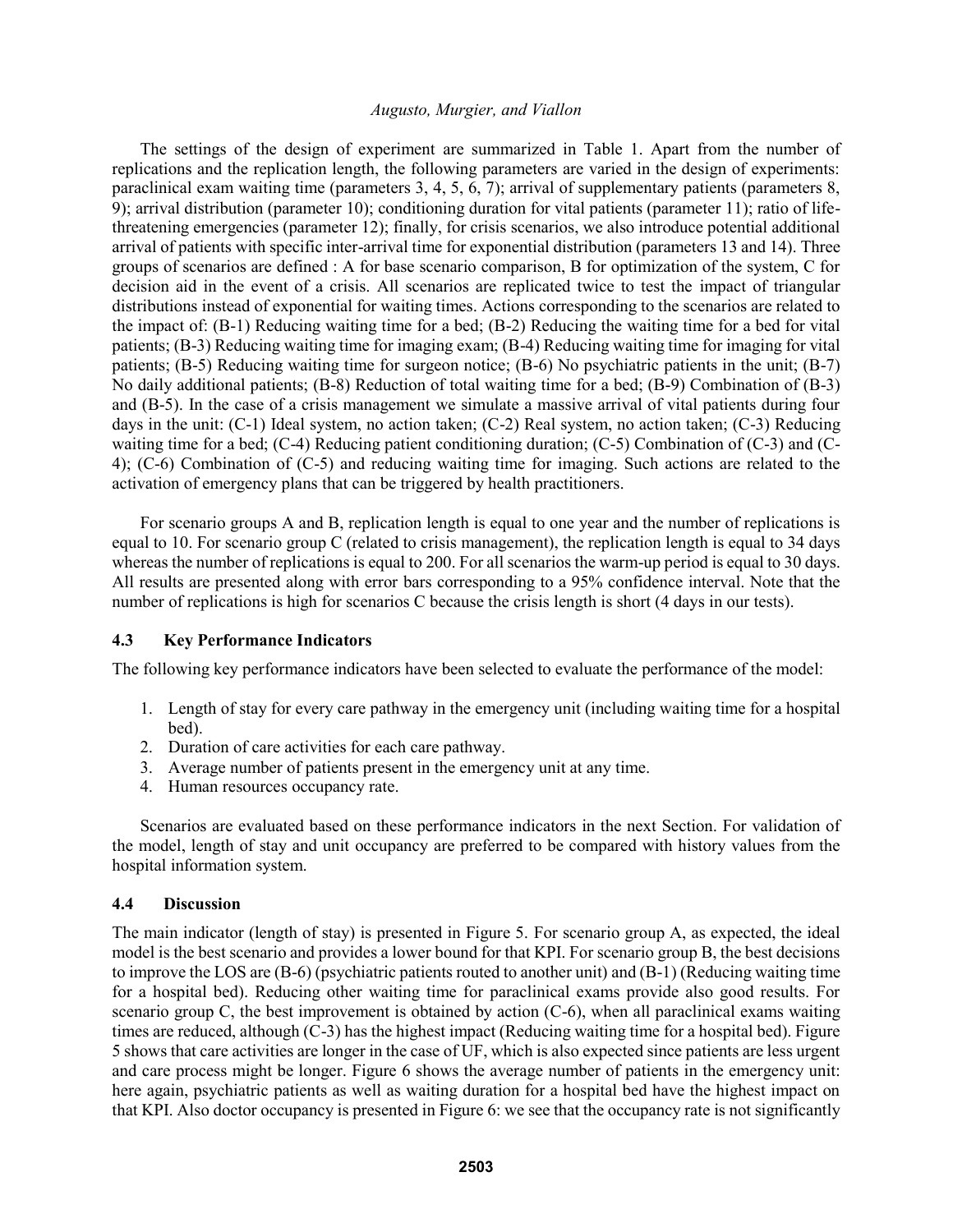different across all scenarios (except for A-1 and C-1), which means that the increasing the number of human resources in the system might not improve the performances. The same trend has been observed for other human resources occupancy rate.



Figure 5 : Average length of stay in the emergency unit.



Figure 6: Average number of patients in the emergency unit and doctor occupancy rate.

# **5 CONCLUSIONS AND PERSPECTIVES**

In this paper we provide a framework for the modelling and simulation in order to monitor and control the emergency units in the event of a major crisis. The proposed framework includes the following innovative features: (i) modular models which are centered on patient care pathway and health-care professionals activities through the use of a special class of UML state charts: such approach allow a high reusability of the framework across different hospitals; (ii) a dynamic connection to the hospital information system, in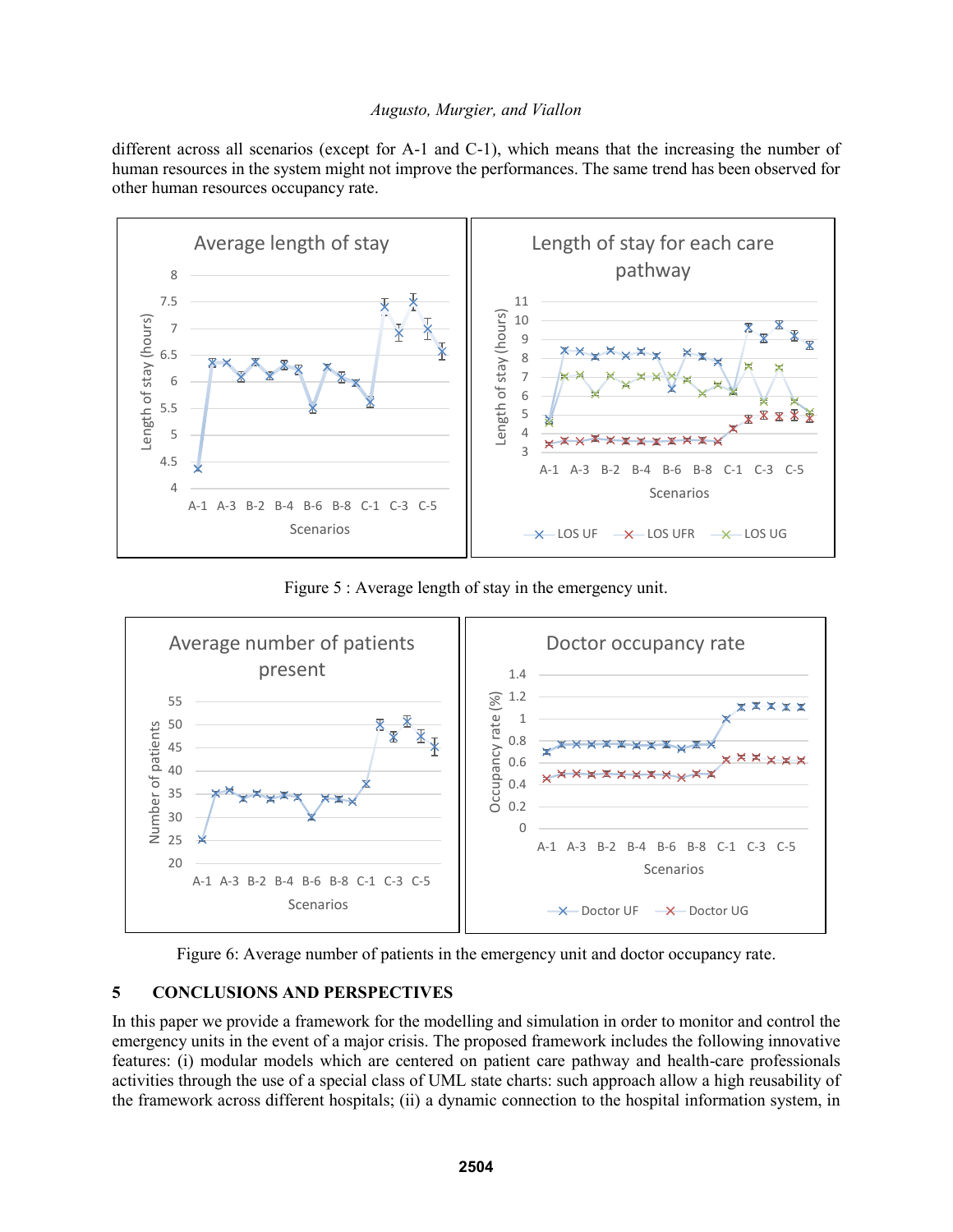order to import automatically initial settings for the simulation; (iii) a wide range of arrival models in order to mimic the arrival scheme depending on the scenario under study and on the usual variations during the day. Finally the provided tool is intended to be used in the emergency unit by health-care practitioner as decision aid for the management of the service and the activation if required of exceptional measures in the event of crisis. Examples of results have been presented to show the diversity of the experiments that can be conducted with the tool.

For future works we intend to include a predictive algorithm in the model in order to propose precise arrival forecast using data history. Such feature would allow health-care practitioners to use the tool as a short notice decision aid. Robust optimization is another lead to study intelligent control of emergency units along with our simulation model. Also the framework needs to be tested in more hospital emergency units to assess its flexibility and robustness.

#### **ACKNOWLEDGMENTS**

The authors would like to thank the staff of the emergency unit of the Saint-Etienne hospital and of the REULIAN network. The authors also thank the reviewers for their useful comments and remarks which have been taken into account for the final version of the article.

#### **REFERENCES**

- Augusto, V. and X. Xie. 2014. "A Modelling and Simulation Framework for Healthcare Systems". *IEEE Transactions on Systems, Man and Cybernetics, Part A: Systems and Humans* 44(1):30–46.
- Augusto, V. and X. Xie. 2009. "Redesigning Pharmacy Delivery Processes of a Healthcare Complex". *Health Care Management Science* 12(2):166–178.
- Centeno M. A., M. A. Lee, E. Lopez, H. R. Fernandez, M. Carrillo, and T. Ogazon. 2001. "A simulation study of the labor and delivery rooms at JMH". In *Proceedings of the 2001 Winter Simulation Conference*, edited by B. A. Peters et al., 1392–1400. Piscataway, New Jersey: IEEE.
- Duguay C. and F. Chetouane. 2007. "Modeling and improving emergency department systems using discrete event simulation", *Simulation*, 83(4): 311–320.
- Fone D., S. Hollinghurst, M. Temple, A. Round, N. Lester, A. Weightman, K. Roberts, E. Coyle, G. Bevan and S. Palmer. 2003. "Systematic review of the use and value of computer simulation modelling in population health and health care delivery". *J Public Hlth Med* 25(4): 325–335.
- Glaa B., S. Hammadi and C. Tahon. 2006. "Modeling the emergency path handling and emergency department simulation". In *Proceedings of the IEEE Conference on Systems, Man, and Cybernetics*, 4585–4590.
- Günal M. M. and M. Pidd. 2010. "Discrete event simulation for performance modelling in health care: a review of the literature". *Journal of Simulation*, 4:42–51, 2010.
- Jun J. B., S. H. Jacobson and J. R. Swisher. 1999. "Application of discrete-event simulation in health care clinics: A survey". *Journal of the Operational Research Society*, 50(2):109–123, 1999.
- Miller M. J., D. M. Ferrin and J. M. Szymanski. 2003. "Simulating six sigma improvement ideas for a hospital emergency department". In *Proceedings of the 2003 Winter Simulation Conference*, edited by S. Chick et al., 1926–1929. Piscataway, New Jersey: IEEE.
- Pehlivan C., V. Augusto and X. Xie. 2013. "Admission control in a pure loss healthcare network: MDP and DES approach". In *Proceedings of the 2013 Winter Simulation Conference*, edited by R. Pasupathy et al., 54–65. Piscataway, New Jersey: IEEE.
- Prodel M., V. Augusto and X. Xie. 2014. "Hospitalization Admission Control of Emergency Patients Using Markovian Decision Processes and Discrete Event Simulation". In *Proceedings of the 2014 Winter Simulation Conference*, edited by A. Tolk et al., 1433–1444. Piscataway, New Jersey: IEEE.